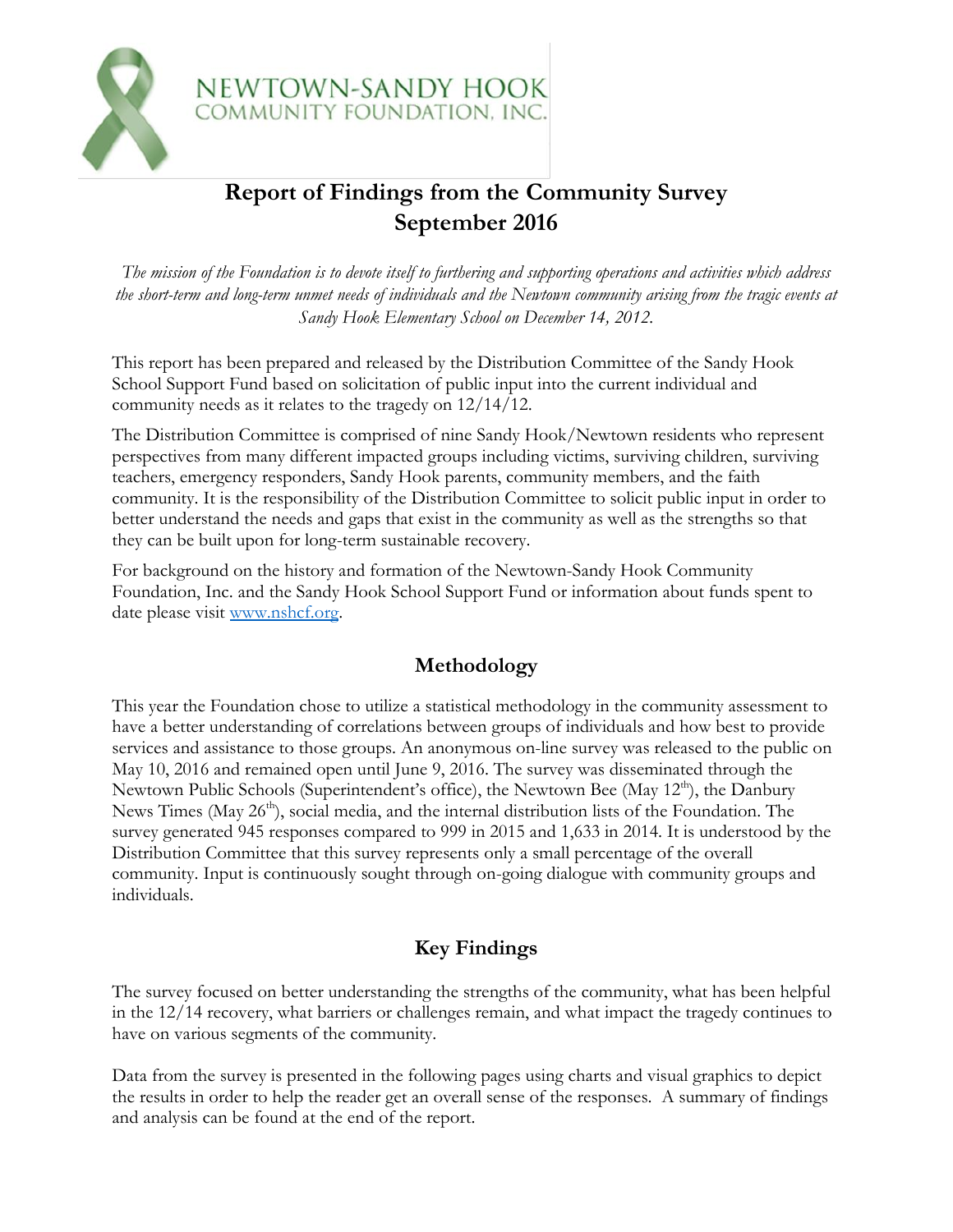# **Demographics**



| <b>Survey Respondents</b> Note – respondents were able to select up to three<br>categories in which they identified themselves (i.e. parent as well as a teacher or<br>clergy as well as concerned member of the community, etc.). | Response<br>Percent | Response<br>Count |
|------------------------------------------------------------------------------------------------------------------------------------------------------------------------------------------------------------------------------------|---------------------|-------------------|
| Family member of a child or adult who died on 12/14/12                                                                                                                                                                             | 1.6%                | 15                |
| Parent of a child enrolled at Sandy Hook School on 12/14/12                                                                                                                                                                        | 15.2%               | 144               |
| Parent of a child enrolled in another Newtown schools (public or private) on<br>12/14/12                                                                                                                                           | 54.8%               | 518               |
| Parent who did not have children enrolled in a Newtown school on<br>12/14/12 (i.e. children too young, already graduated, enrolled in a school out of<br>district/in another community, moved to community since 12/14, etc)       | $18.0\%$            | 170               |
| Teacher or staff member employed at Sandy Hook School on 12/14/12                                                                                                                                                                  | 3.6%                | 34                |
| Teacher or staff member in another Newtown school (public or private) on<br>12/14/12                                                                                                                                               | 16.2%               | 153               |
| Police (Newtown PD, State, or other responding community)                                                                                                                                                                          | $1.0\%$             | 9                 |
| Fire (Newtown or other responding community)                                                                                                                                                                                       | $1.2\%$             | 11                |
| EMS (Newtown Volunteer Ambulance Corps, Danbury or other responding<br>community)                                                                                                                                                  | $1.1\%$             | 10                |
| Other responding professional on 12/14 (medical, crisis responder)                                                                                                                                                                 | 0.6%                | 6                 |
| Faith Community (clergy)                                                                                                                                                                                                           | 0.3%                | 3                 |
| Administrator, Public Official, or Town Employee                                                                                                                                                                                   | $6.1\%$             | 58                |
| Mental Health or other Community Service Provider                                                                                                                                                                                  | 2.9%                | 27                |
| Spouse, parent, or child of an adult witness/survivor (teacher, emergency<br>responder)                                                                                                                                            | 2.6%                | 25                |
| Member of the Business Community (employee/employer Newtown/Sandy<br>Hook)                                                                                                                                                         | 5.2%                | 49                |
| Resident of the Newtown/Sandy Hook community that does not fit any of<br>the other criteria (i.e. this is the only applicable answer for this questions)                                                                           | 5.2%                | 49                |
| Other (please specify)                                                                                                                                                                                                             |                     | 72                |
| answered question                                                                                                                                                                                                                  |                     | 945               |
| skipped question                                                                                                                                                                                                                   |                     | $\bf{0}$          |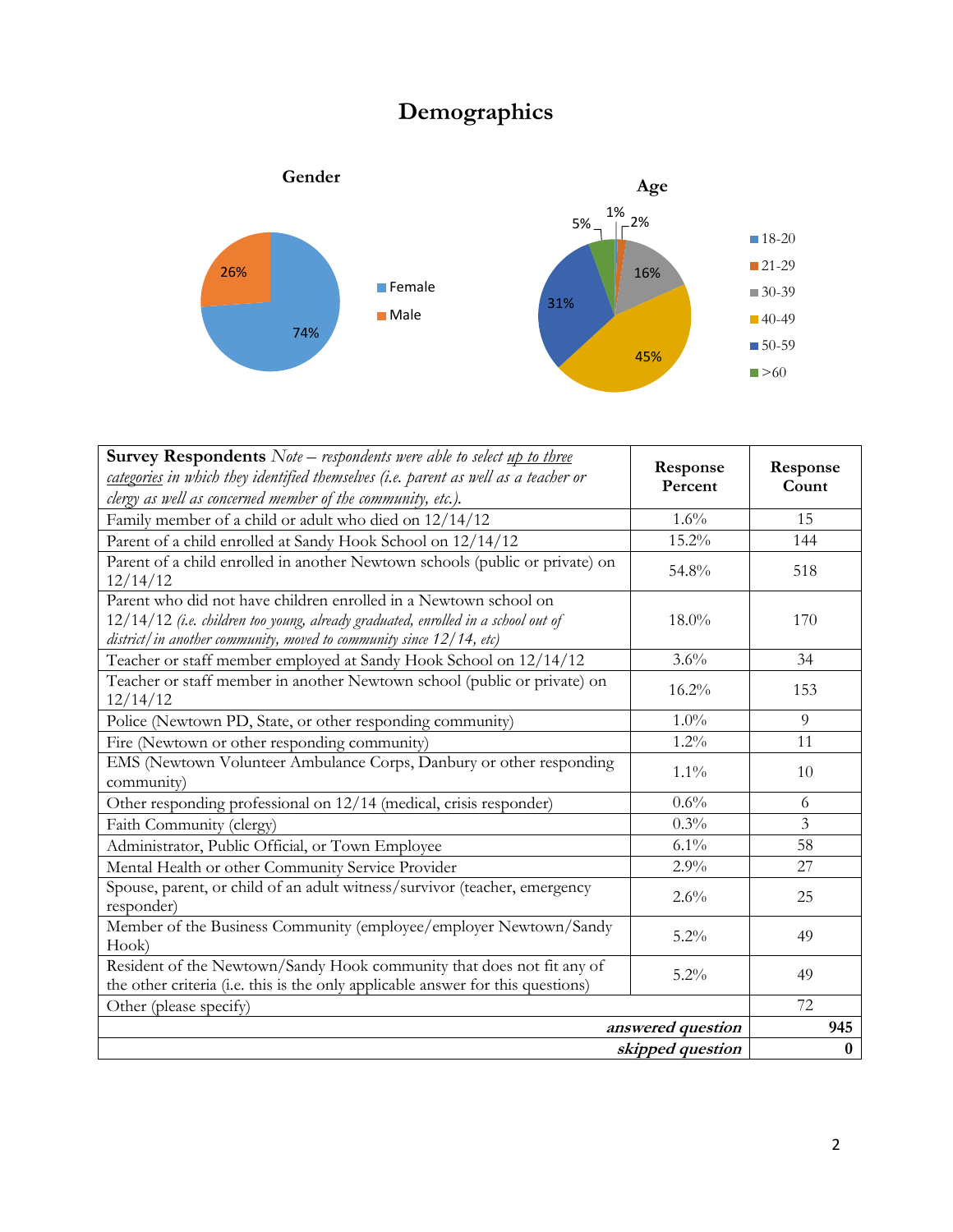

ones killed on 12/14 reported not feeling connected to the community. They were the only subgroup that showed this statistical correlation.



There was statisical significance with the families who had loved ones killed on 12/14/12 feeling uncomfortable with certain groups. This was also true for parents of students enrolled at SHS and teachers & staff from SHS. SHS parents showed statistical significance with feeling the programs were not of interest but did feel, along with SHS staff, that the events were designed for their level of impact.

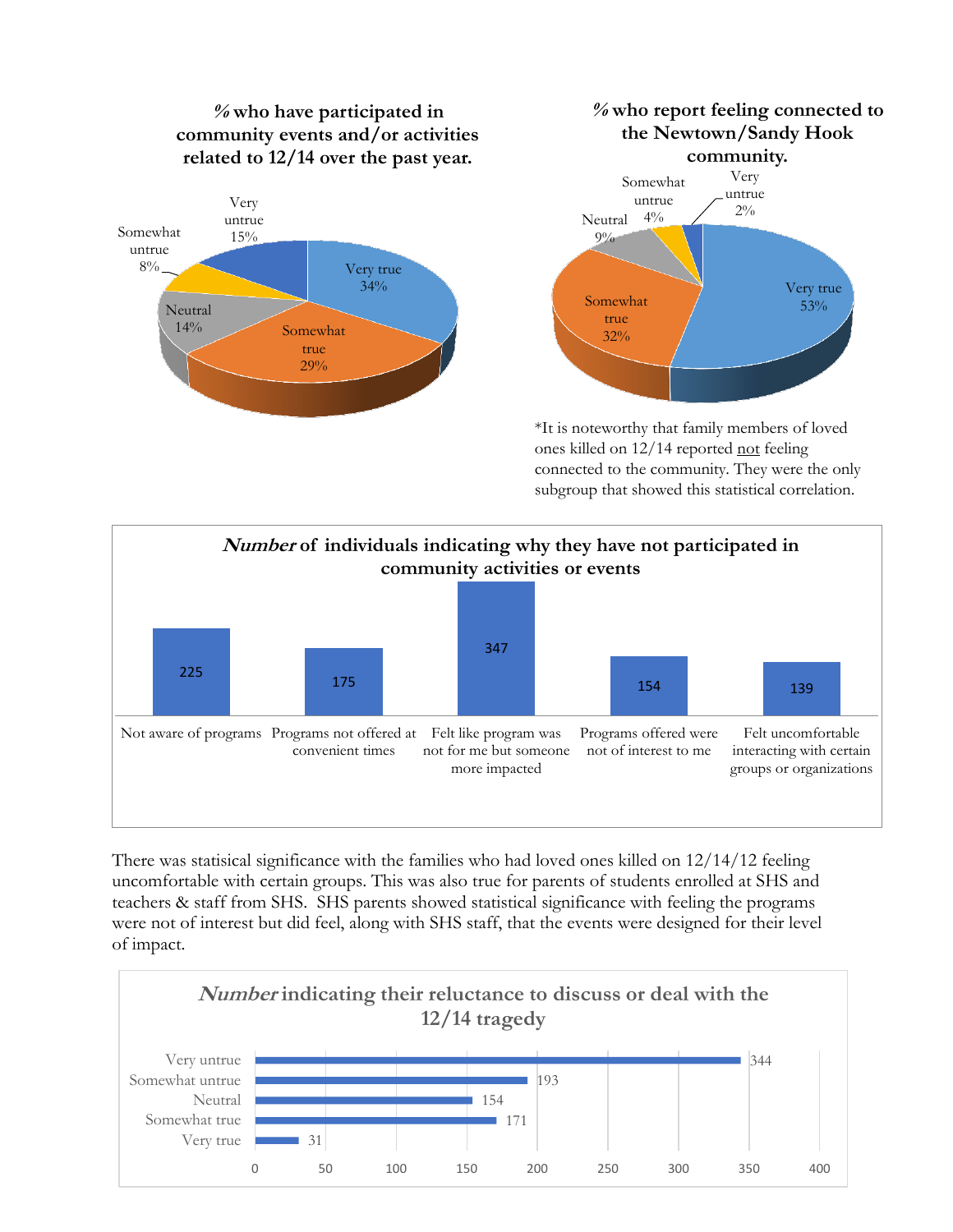

Are there services, programs, or funds (or gaps in those areas) that you would like to see available for a specific purpose that aren't listed in the previous question?

This narrative question generated 109 responses that were very diverse. Despite the variety of comments, there were two themes that emerged.

- One involved parenting and teaching in a post-tragedy community. Respondents felt that parents and teachers needed to be better equipped to address anxiety and behavioral concerns of children/students.
- Another theme that emerged was the idea that the needs of those in the community who were not directly involved or at Sandy Hook on 12/14 have been largely ignored. This is supported by past surveys that have indicated that those who weren't directly impacted feel guilty about their symptomatology. As one respondent wrote, "*Programs for those on the periphery of this tragedy. I believe there is an entire group of silent sufferers. Those that aren't directly impacted by this tragedy but live here and feel the weight of this community's tragedy. We don't feel worthy to speak up because we know there are people suffering far beyond us. We grieve in silence. We push past our anxiety and fears alone. Creating a forum for this sub set of community members would be beneficial. It should be promoted specifically to us to give the "permission" to attend."*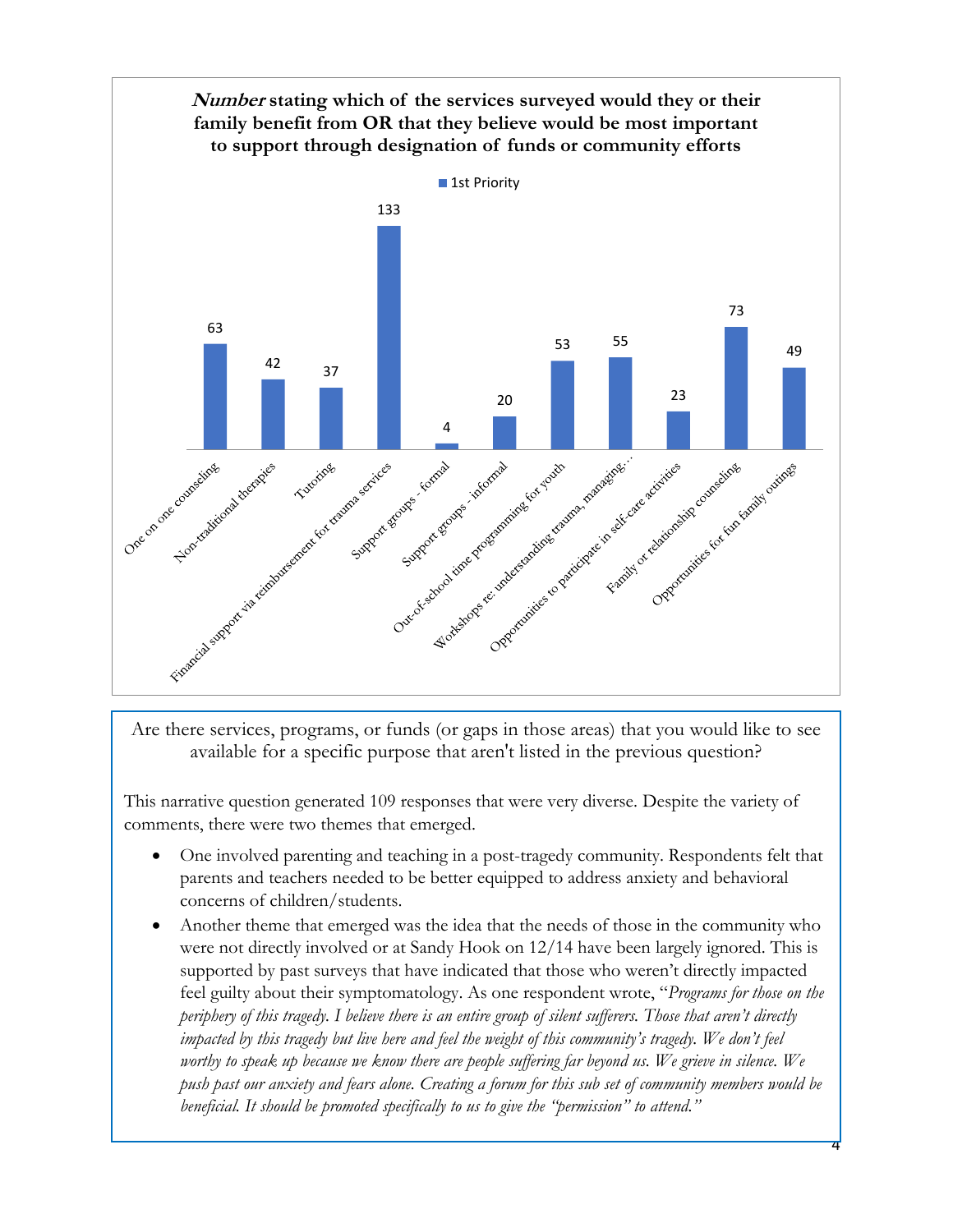### **% of individuals citing barriers to accessing the help or support they or a family member has needed**





Barriers experienced to accessing services were noted to be statistically significant for family members of adults/children who were killed and parents of children enrolled at Sandy Hook School.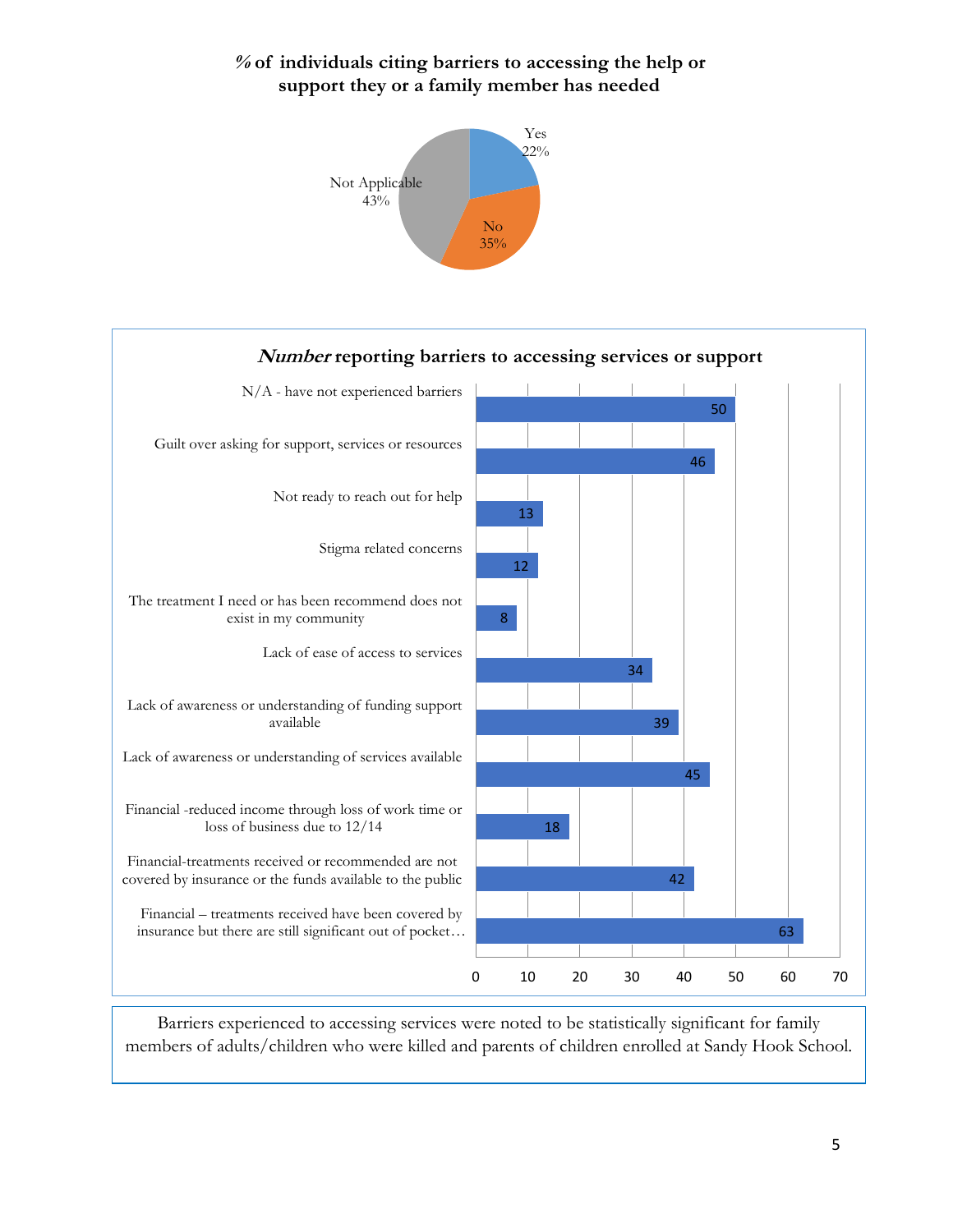### **Brain Health & Wellness Services**

This year we asked a series of questions to get a better understanding of the types of therapeutic interventions used by respondents and the efficacy of the treatment.

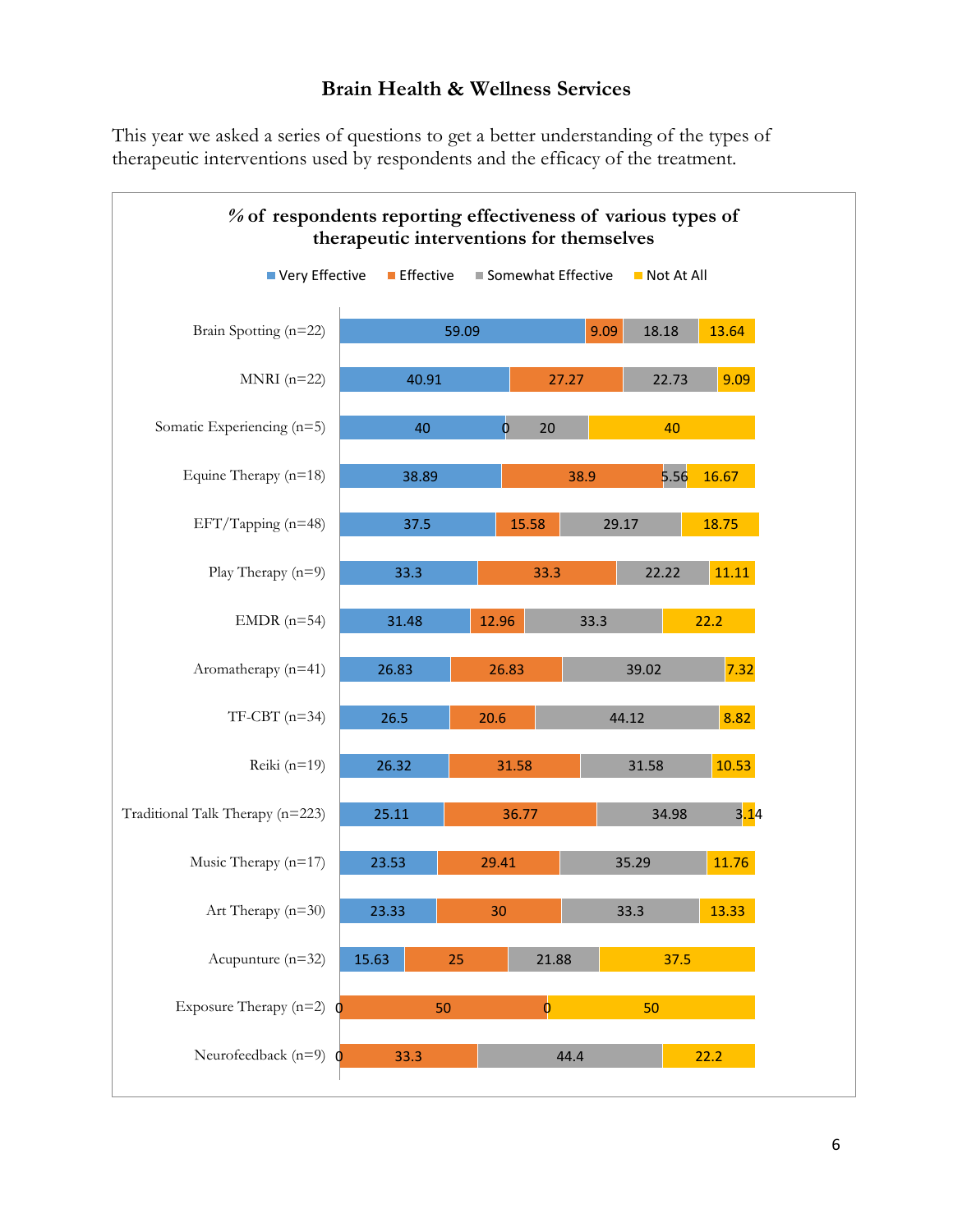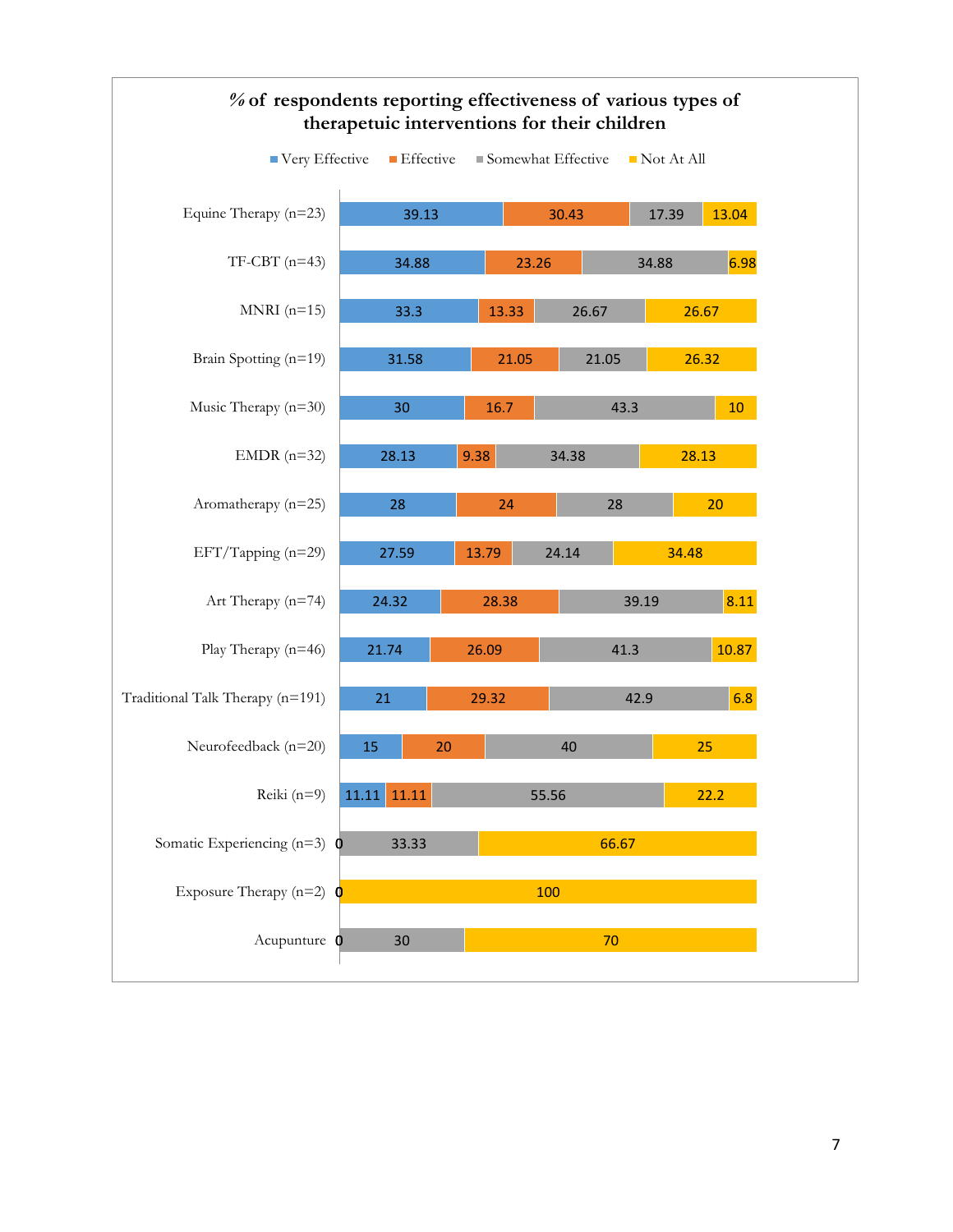Respondents were asked if they were in any kind of treatment and have stopped, why they stopped.



#### **Number of individuals citing reasons for discontinuing therapy/treatment**

There was statistical significance for Sandy Hook staff/teachers discontinuing services due to scheduling and logistical difficulties', feeling that therapy was not helping, and that the provider did not have proper training for their situation. For parents of children enrolled in Sandy Hook on 12/14 there was statistical significance for discontinuing services in 4 out of the 6 categories listed above (everything except believing that therapy was not helping and that providers were not properly trained). No other groups showed statistically significant correlation.

Qualitative analysis of treatments that have allowed for healing to take place were those that were supportive via group therapy, talk therapy with a judgment free therapeutic relationship, transcendental meditation/yoga, and brain based therapies such as Brainspotting, neurofeedback, and EMDR. Analysis of treatments that have not been helpful were talk therapy where it became a place to 'vent' and not necessarily resolve trauma issues, inconsistent therapy, poor therapeutic alliance, therapist not being a good fit, provider lacking trauma training, lack of experience working with children, a need for group therapy, and not receiving enough feedback from therapists.

It is important to note that while many non-traditional treatments were listed among the most helpful, there is a gap in the number of clinicians who are trained to provide such modalities. It may be prudent to do further investigation into some of the treatments listed and invest in building resource capacity for those that prove efficacious.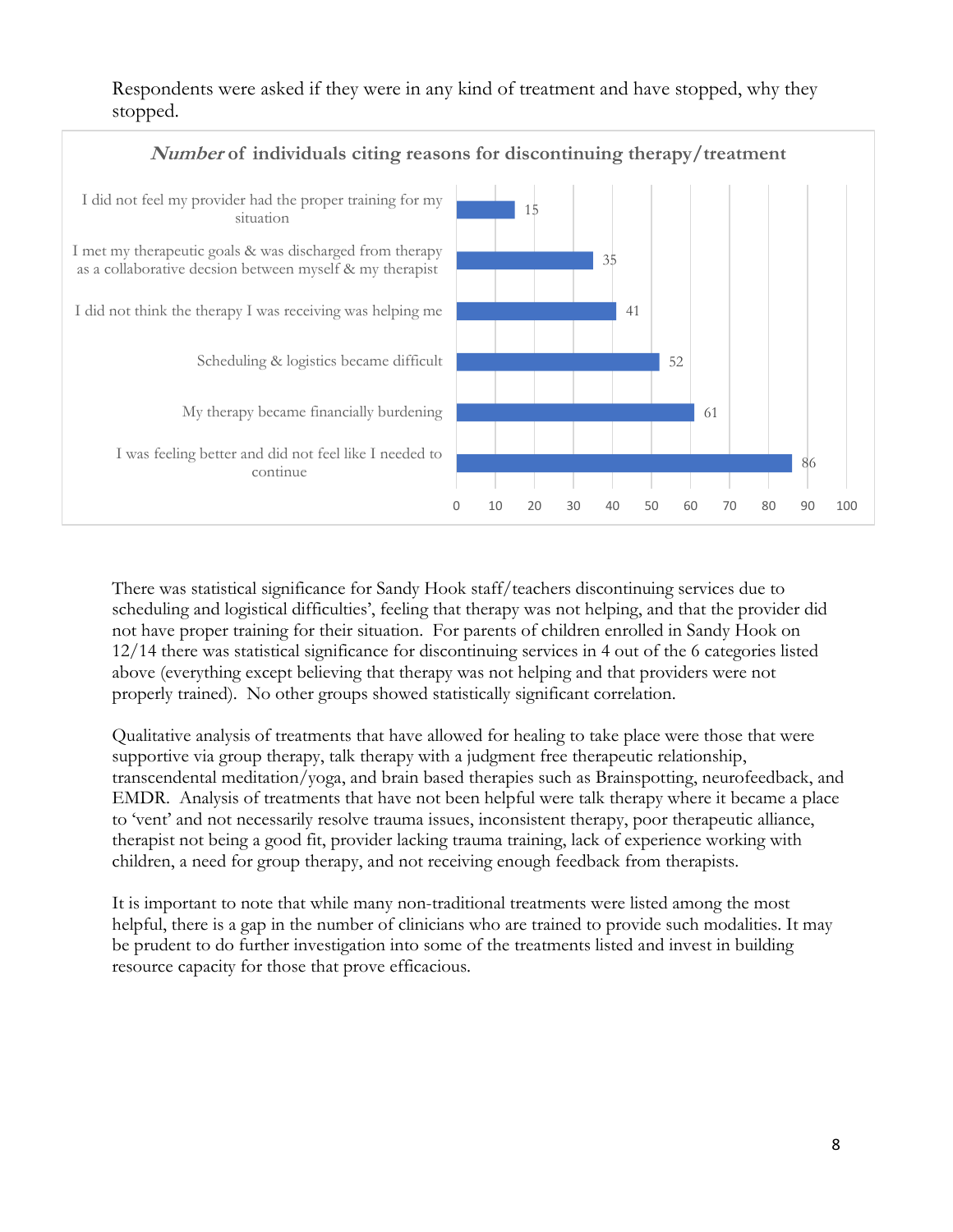Respondents were asked to rate their symptomatology directly related to 12/14. Anxiety, stress, excessive fear/worry, and anger continue to persist with the most frequency. These symptoms were also reported by clinicians of their clients in a separate survey. There was higher statistical correlation for nearly every category for populations most directly impacted (parents of children enrolled at SHS, SHS staff/teachers, and family members of loved ones killed).